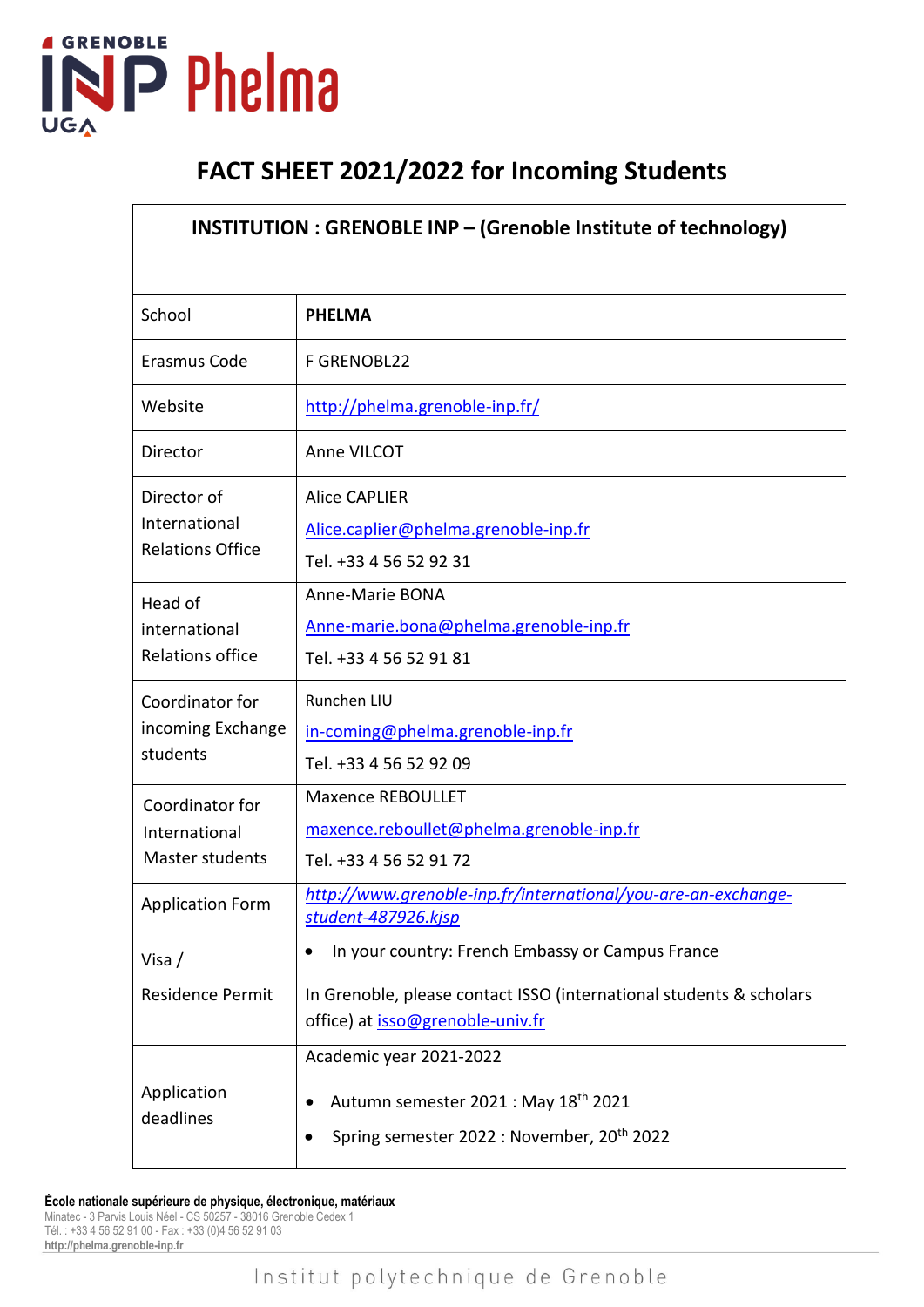## **4 GRENOBLE** INP Phelma **UGA**

r

| Semester periods           | Autumn semester 2020:<br>$\bullet$                                                                                      |  |  |  |
|----------------------------|-------------------------------------------------------------------------------------------------------------------------|--|--|--|
|                            | $1st$ year: 03/09/ 2021 - 31/01/2022                                                                                    |  |  |  |
|                            | $2nd$ year: 06/09/ 2021 - 31/01/2022                                                                                    |  |  |  |
|                            | $3rd$ year: 13/09/ 2021 - 31/01/2022                                                                                    |  |  |  |
|                            | <b>Spring semester 2022</b><br>$1^{st}$ year: 03/01/2022 – early/mid-June 2022                                          |  |  |  |
|                            | $2^{nd}$ year: 03/01/ 2022 – May 2022 – (according to tracks)                                                           |  |  |  |
|                            | (Nanotech : January 24 <sup>th</sup> 2022 – early/mid-June 2022)                                                        |  |  |  |
| Holidays                   | All Saints holiday: 30/10/2021 - 05/11/2021                                                                             |  |  |  |
|                            | Christmas: 18/12/2021 - 03/01/2022<br>$\bullet$                                                                         |  |  |  |
|                            | Winter: 19/2/2021 - 27/02/2021<br>$\bullet$                                                                             |  |  |  |
|                            | Spring: 16/04/2021 - 24/04/2021                                                                                         |  |  |  |
| <b>Examination periods</b> | All along the semesters<br>$\bullet$                                                                                    |  |  |  |
| French Language<br>Courses | Intensive course: du 30/08/2020 au 03/09/2020 (distance learning)                                                       |  |  |  |
|                            | <b>Extensive courses</b> semester 1 and 2 : start from October 2020,                                                    |  |  |  |
|                            | under request, mandatory for Double Degree students                                                                     |  |  |  |
|                            | French language courses are free of charge for exchange and DD<br>students                                              |  |  |  |
| Language of<br>instruction | <b>Engineering degree:</b>                                                                                              |  |  |  |
|                            | 1 <sup>st</sup> year (Bachelor program): French                                                                         |  |  |  |
|                            | 2 <sup>nd</sup> year (Master1 level): mostly French except Biomedical                                                   |  |  |  |
|                            | Engineering totally taught in English                                                                                   |  |  |  |
|                            | 3rd year (Master2 level): French and/or English (according to                                                           |  |  |  |
|                            | tracks)                                                                                                                 |  |  |  |
|                            | <b>International masters: English</b>                                                                                   |  |  |  |
|                            | Recommended Level B1 French/English according to the teaching<br>language - B2 in English mandatory to validate degree. |  |  |  |